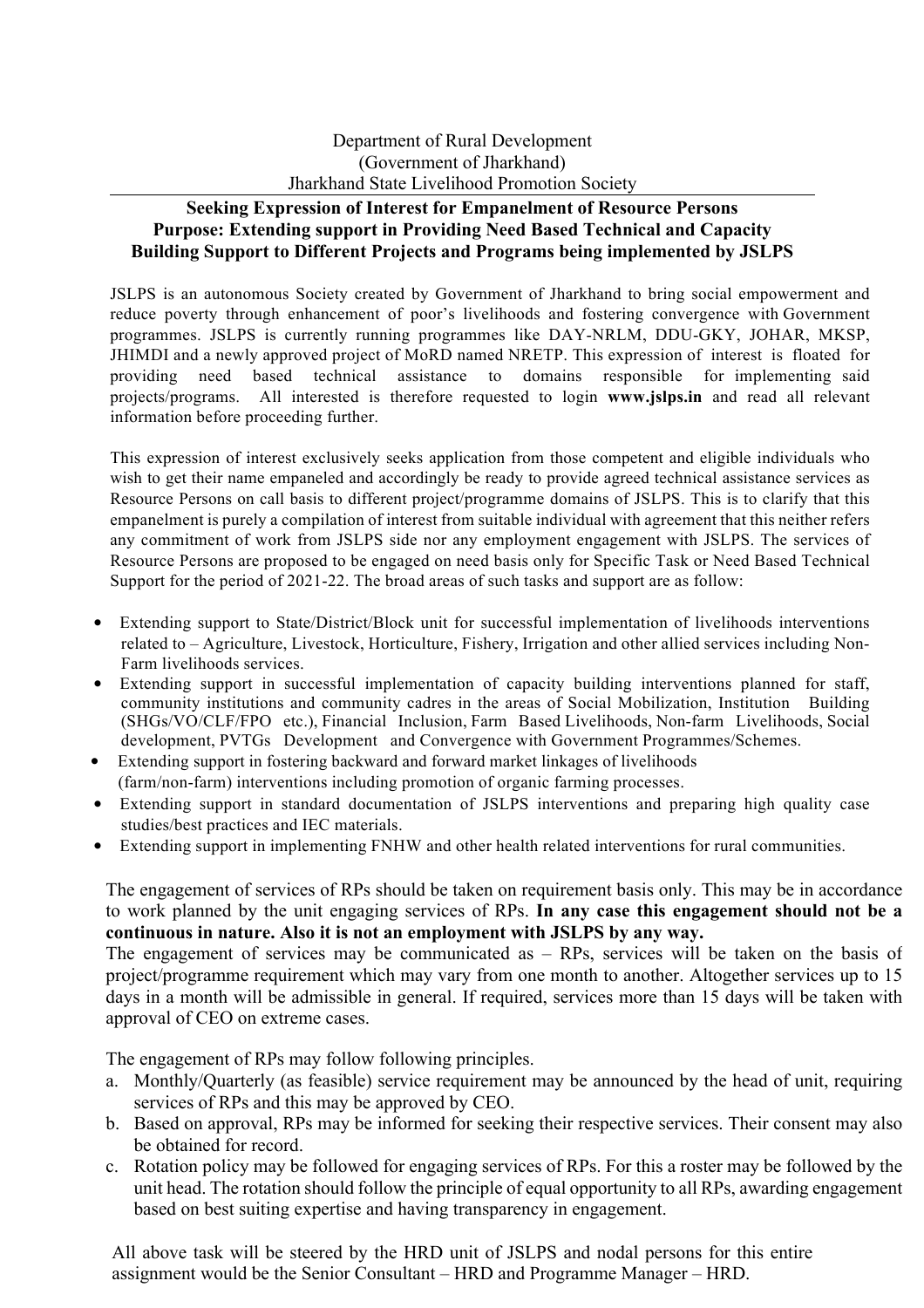Interested candidates meeting the eligibility criteria may send expression of interest in form of a covering letter which must be coupled with (i) Latest CV in prescribed format only; and (ii) a write up (in English/Hindi only and not exceeding 300 words) on "Why do you think you are suitable for the required assignment?" latest by 1**5th October, 2021** through email only to **spmhrd.jslps@gmail.com**. Expression of Interest without covering letter or CV not in prescribed format or not attached with required write-up will be rejected. Communication received other than prescribed email will NOT be entertained.

## **Desired Qualifications & Experiences**

- a. 2 years' full time Post-Graduate Degree/Diploma from recognized university in any Discipline. Persons having 4 years' full time degree/diploma in Agriculture and Allied subject/Fishery/Horticulture or other relevant subject from recognized university/institution may also apply.
- b. Person should have minimum five (5) years of work experience in the relevant field with reputed organization in Rural Development sector.
- c. Person should have profound understanding on "Dimensions of Poverty" and "Social- Economic-Cultural issues", "Gender issues", "Livelihood" in the context of Jharkhand.
- d. S/he should be comfortable in working on computers using 'Word Documents, Spread Sheet, and Power Point Presentations.
- e. Person must have good communication skills (both oral and writing) in Hindi and English. Knowledge of local language and culture would be an added advantage at the time of empanelment, if other criteria is well met.
- f. Candidates with Knowledge of local languages and experience of working in Jharkhand shall be given preference.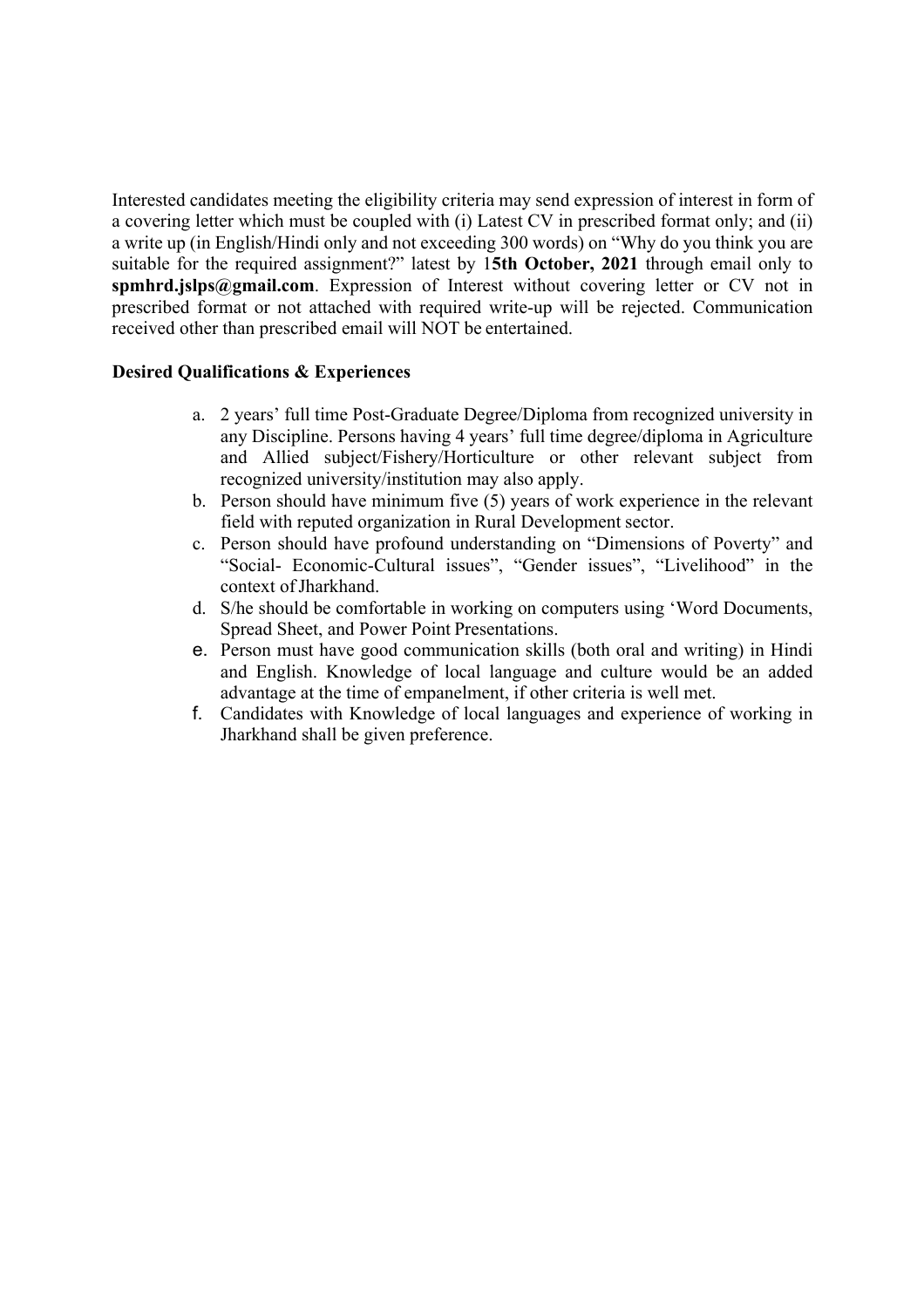## **Jharkhand State Livelihood Promotion Society Format of CV (to be attached with Covering Letter EoI)**

#### **Purpose: Empanelment of Resource**

**Persons for**

**Extending support in Providing Need Based Technical and Capacity Building Support to Different Projects and Programs being implemented by JSLPS**

- 1. **Name** :
- 2. **Father's Name** :
- 3. **Date of Birth and age** :
- 4. **Gender** :
- 5. **Marital Status** :
- 6. **Address for Correspondence** :
- 7. **E-Mail** :
- 8. **Contact No.**
- 9. **Professional & Educational Qualification**: (In descending order, up to SSC/Class X)

| Degree/<br><b>Diploma</b><br>Certifica<br>te | Year<br><b>of</b><br>passin<br>g | <b>College/Institute</b> | <b>Board/Univers</b><br>ity<br>/ Institution | <b>Subjec</b><br>ts | <b>Marks</b><br><b>Divisio</b><br>$\mathbf n$ |
|----------------------------------------------|----------------------------------|--------------------------|----------------------------------------------|---------------------|-----------------------------------------------|
|                                              |                                  |                          |                                              |                     |                                               |
|                                              |                                  |                          |                                              |                     |                                               |
|                                              |                                  |                          |                                              |                     |                                               |
|                                              |                                  |                          |                                              |                     |                                               |

# **10. Total Experience (in**

**years): (**Starting from recent employer**)**

|                             | <b>ICCUIL CHIPIOYCI</b>       |                    |                                                                            |                                |                              |  |  |  |
|-----------------------------|-------------------------------|--------------------|----------------------------------------------------------------------------|--------------------------------|------------------------------|--|--|--|
| SI.                         | Name of                       | <b>Designation</b> | Tenure                                                                     | <b>Responsibili</b>            | <b>Tasks</b>                 |  |  |  |
| N <sub>0</sub><br>$\bullet$ | Organization<br>/ Institution |                    | (From and<br>T <sub>0</sub><br><b>&amp;Years</b><br>and<br><b>Months</b> ) | $\frac{ty}{\text{Assignment}}$ | Accomplished/Achieve<br>ment |  |  |  |
|                             |                               |                    |                                                                            |                                |                              |  |  |  |
|                             |                               |                    |                                                                            |                                |                              |  |  |  |
|                             |                               |                    |                                                                            |                                |                              |  |  |  |
|                             |                               |                    |                                                                            |                                |                              |  |  |  |
|                             |                               |                    |                                                                            |                                |                              |  |  |  |
|                             |                               |                    |                                                                            |                                |                              |  |  |  |
|                             |                               |                    |                                                                            |                                |                              |  |  |  |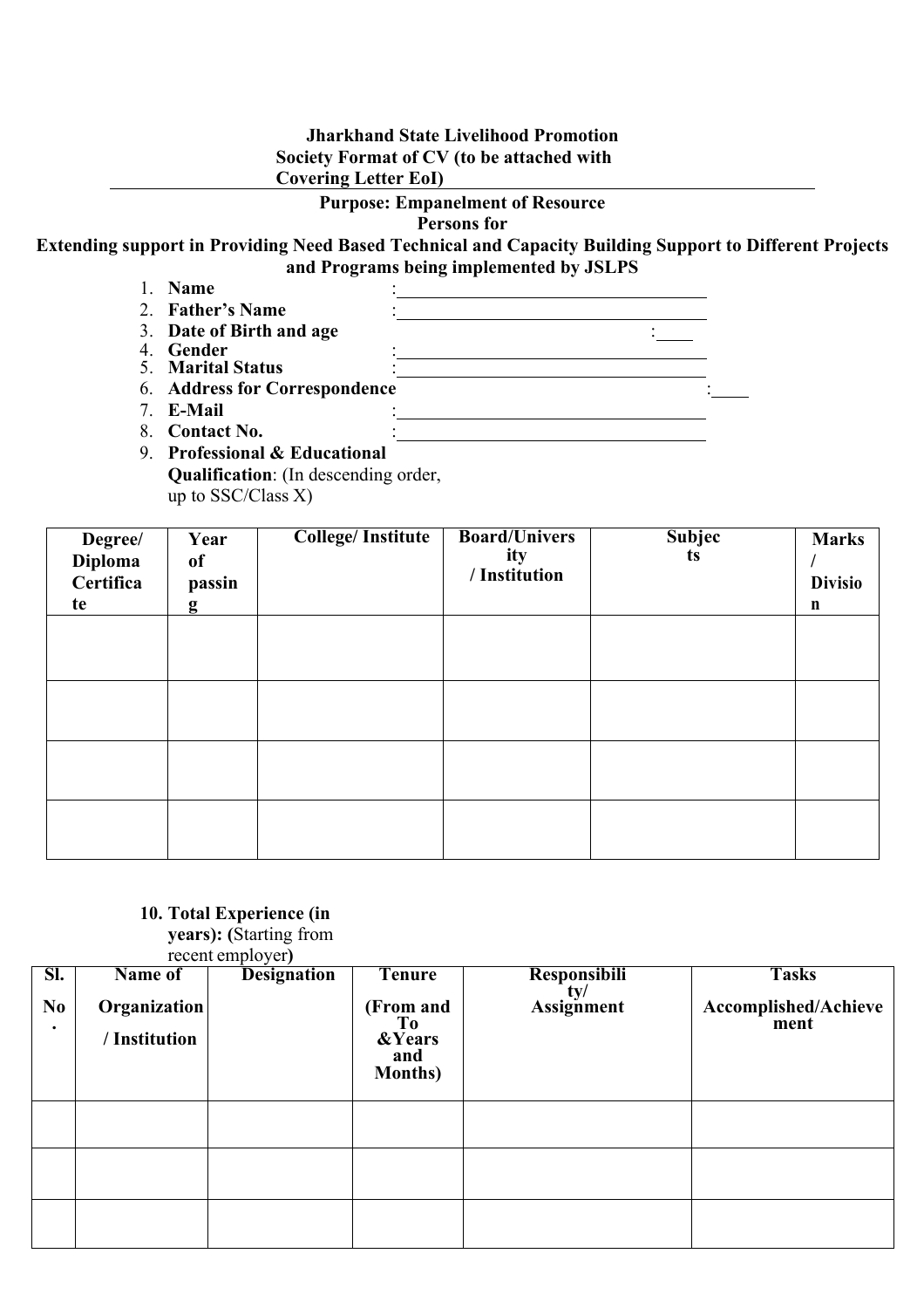## **11. Relevant Experience<sup>1</sup> (in years):**

**Any relevant work experience or recent assignment in the area (Please mention: Yes/No)**

**If Yes: (Please summarize in not less than 100 words) – This is in addition to the write up sought.**

## **12. Any Publications:**

### **13. Languages:**

| Language         | Read | Write | <b>Speak</b> |
|------------------|------|-------|--------------|
| English          |      |       |              |
| Hindi            |      |       |              |
| Local Language 1 |      |       |              |
| Local Language 2 |      |       |              |

**Computer Proficiency**:

**Any other information, applicant may like to give (but not more than 100 words)**:

<sup>1</sup>*Please mention specific relevant details only. Irrelevant/vague description will not be considered. Quality of description in this section will very much matter in shortlisting process.*